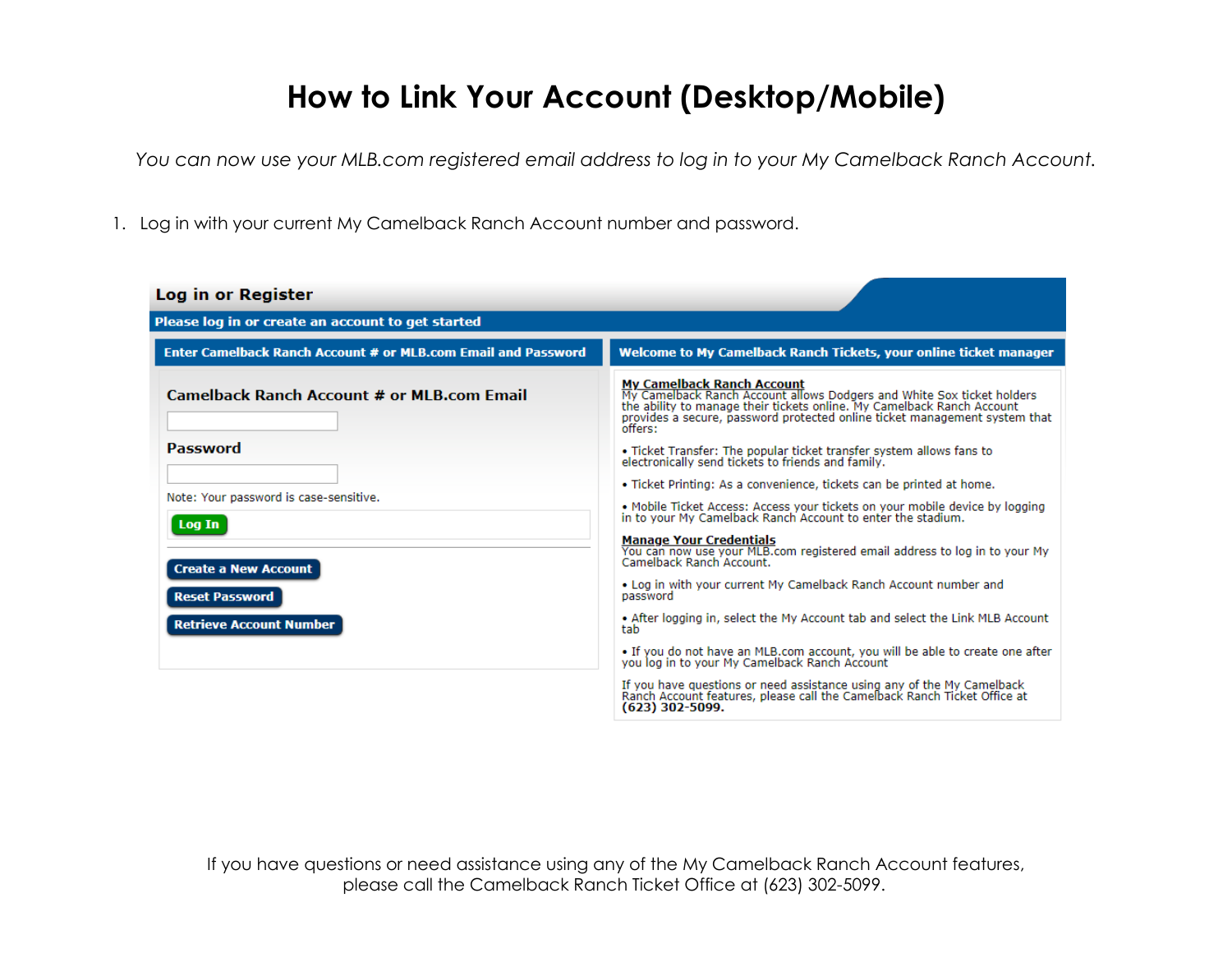2. After logging in, select the My Account tab and select the Link MLB Account tab.

|                                                                                                                                                                                                                                                                                                                                                                                          |                                                         |                                         | <b>To Do List</b><br><b>My Ticket Inventory</b><br><b>My Account</b><br><b>My History</b> | Log Out |  |  |  |  |  |
|------------------------------------------------------------------------------------------------------------------------------------------------------------------------------------------------------------------------------------------------------------------------------------------------------------------------------------------------------------------------------------------|---------------------------------------------------------|-----------------------------------------|-------------------------------------------------------------------------------------------|---------|--|--|--|--|--|
| My Account (Account:                                                                                                                                                                                                                                                                                                                                                                     |                                                         | @camelbackranchbaseball.com [20114336]) | <b>Help and Information @</b>                                                             |         |  |  |  |  |  |
| <b>Customer Account Information</b>                                                                                                                                                                                                                                                                                                                                                      |                                                         |                                         |                                                                                           |         |  |  |  |  |  |
| <b>Account Info</b><br><b>Friend List</b>                                                                                                                                                                                                                                                                                                                                                | <b>Payment Info</b>                                     | <b>Change Password</b>                  | <b>Link MLB Accounts</b>                                                                  |         |  |  |  |  |  |
| You can view your account information at any time. You can make edits, with the exception of name and address, at any time. For any name or address<br>changes and corrections, please send them to tickets@camelbackranchbasebal<br>Updating your profile information here will not update your MLB.com information (you must log in separately to MLB.com to update that information). |                                                         |                                         |                                                                                           |         |  |  |  |  |  |
| <b>My Account Information</b><br>*Required Fields                                                                                                                                                                                                                                                                                                                                        |                                                         |                                         |                                                                                           |         |  |  |  |  |  |
| <b>Contact Information</b>                                                                                                                                                                                                                                                                                                                                                               |                                                         |                                         | <b>Day Phone</b>                                                                          |         |  |  |  |  |  |
| First Name*                                                                                                                                                                                                                                                                                                                                                                              |                                                         |                                         | 6233025000<br>Day Number*                                                                 |         |  |  |  |  |  |
| Last Name*                                                                                                                                                                                                                                                                                                                                                                               | Test Account                                            |                                         | <b>Evening Phone</b>                                                                      |         |  |  |  |  |  |
| Address 1*                                                                                                                                                                                                                                                                                                                                                                               | 10710 W Camelback Rd                                    |                                         | <b>Evening Number</b>                                                                     |         |  |  |  |  |  |
| Address 2                                                                                                                                                                                                                                                                                                                                                                                |                                                         |                                         | <b>Mobile Phone</b>                                                                       |         |  |  |  |  |  |
| City*                                                                                                                                                                                                                                                                                                                                                                                    | <b>PHOENIX</b>                                          |                                         | <b>Mobile Number</b>                                                                      |         |  |  |  |  |  |
| State/Province*                                                                                                                                                                                                                                                                                                                                                                          | Arizona                                                 |                                         |                                                                                           |         |  |  |  |  |  |
| <b>Province/County</b>                                                                                                                                                                                                                                                                                                                                                                   |                                                         | If the State/Province is                | <b>Data Protection</b>                                                                    |         |  |  |  |  |  |
|                                                                                                                                                                                                                                                                                                                                                                                          | not available, please fill in this field if applicable. |                                         |                                                                                           |         |  |  |  |  |  |
| Postal Code*                                                                                                                                                                                                                                                                                                                                                                             | 85037                                                   |                                         | I confirm that I am over the age of 16.                                                   |         |  |  |  |  |  |
| Country*                                                                                                                                                                                                                                                                                                                                                                                 | <b>United States</b>                                    |                                         | <b>MLB.com Contact Information</b>                                                        |         |  |  |  |  |  |
| Email*                                                                                                                                                                                                                                                                                                                                                                                   |                                                         |                                         | I would like to receive commercial emails from camelbackranch.com and                     |         |  |  |  |  |  |
|                                                                                                                                                                                                                                                                                                                                                                                          |                                                         |                                         | MLB.com<br>$\Box$ FMATI                                                                   |         |  |  |  |  |  |
|                                                                                                                                                                                                                                                                                                                                                                                          |                                                         |                                         | <b>Privacy Policy</b>                                                                     |         |  |  |  |  |  |

If you have questions or need assistance using any of the My Camelback Ranch Account features, please call the Camelback Ranch Ticket Office at (623) 302-5099.